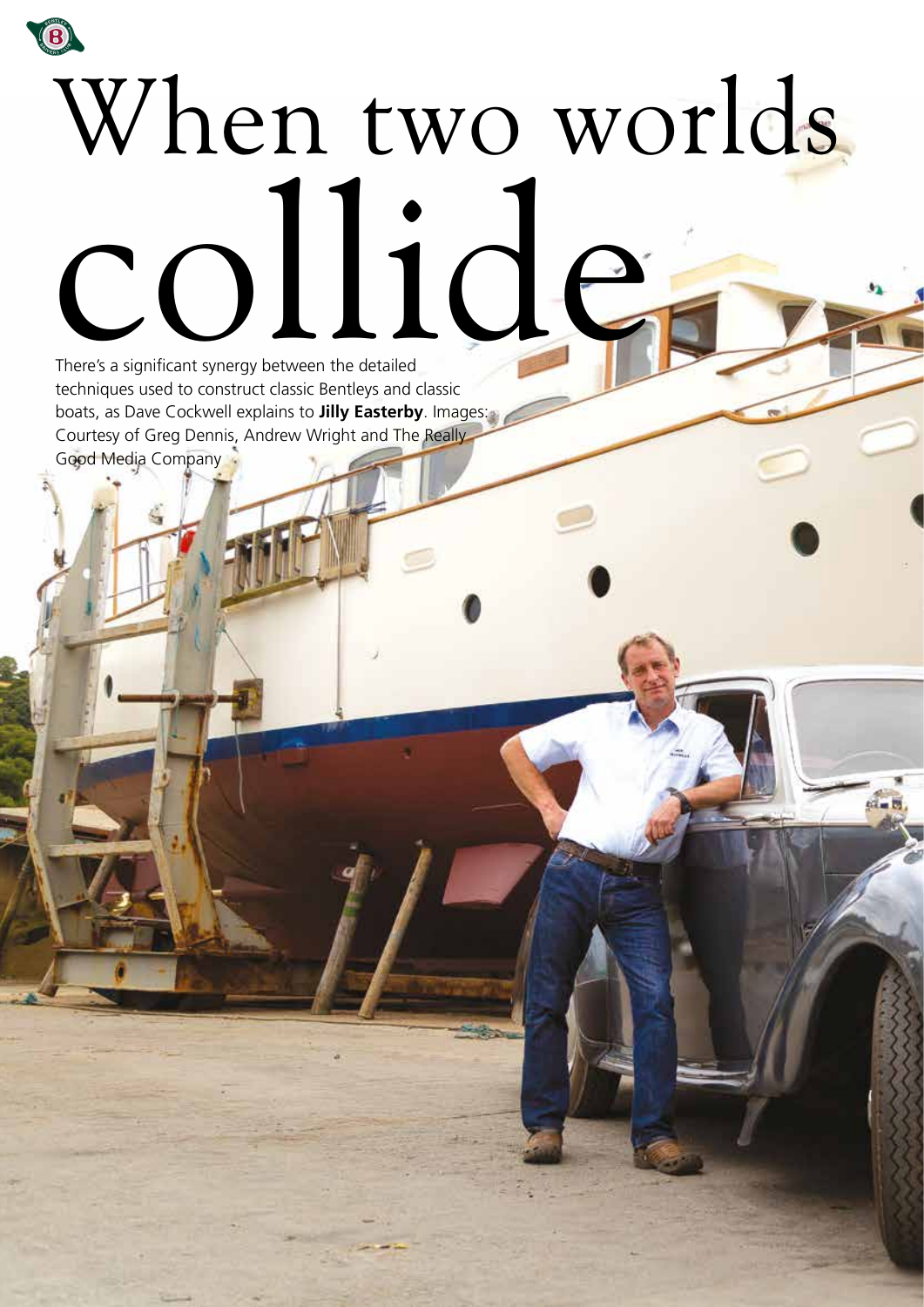

ave Cockwell is no<br>
stranger to restoring<br>
old and beautiful<br>
things. From his<br>
eponymous boatyard in Cornwall, stranger to restoring old and beautiful things. From his utilising the time-honoured

skills of the artisan shipwright he has honed over decades, the BDC Member has overseen the restoration of a fleet of classic vessels – most recently, the

courageous Dunkirk Little Ship, *Fleury II*.

However, his love of breathing new life into old bones has recently taken a different turn with his purchase of an R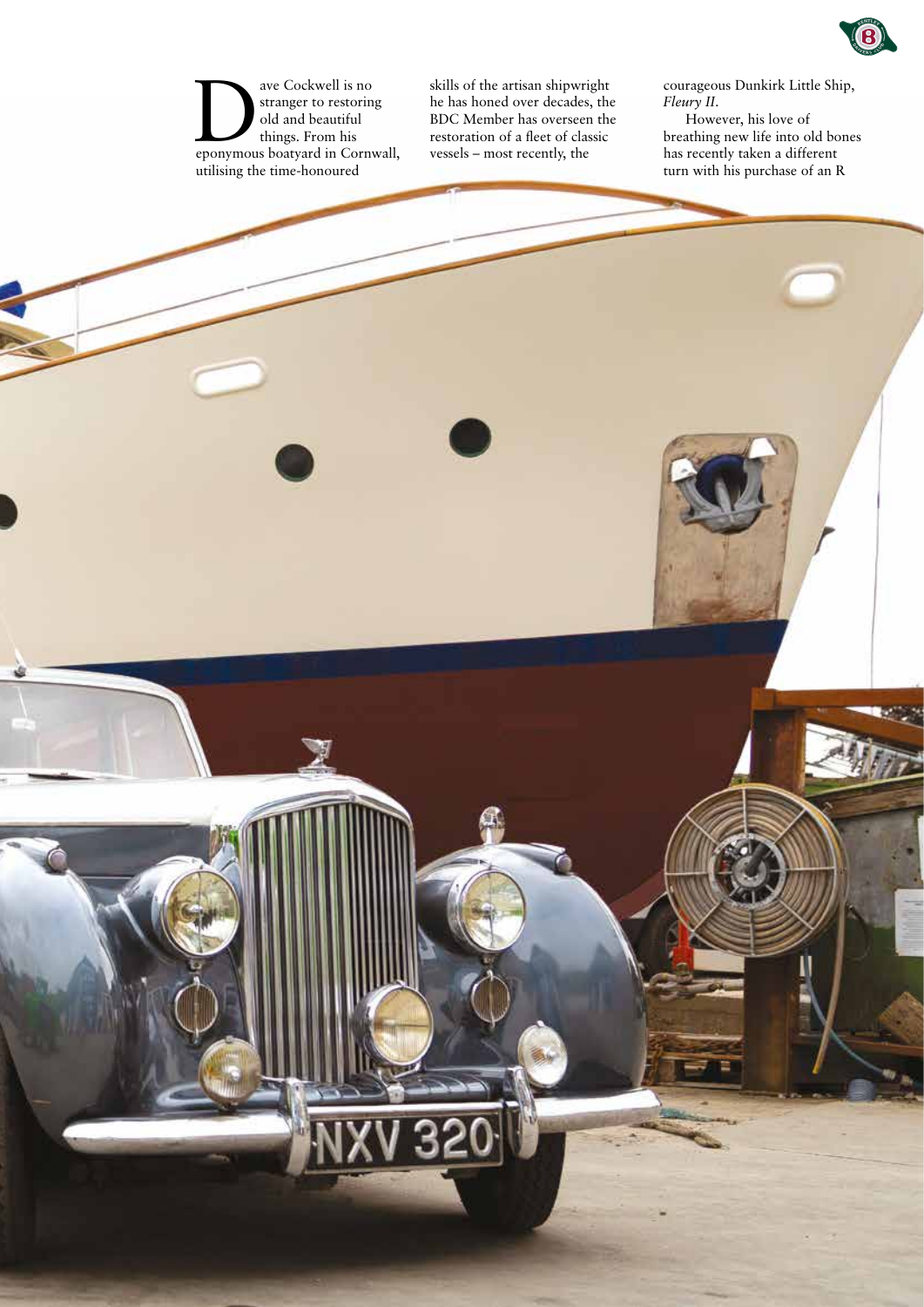

The 'fail-able' parts in the R Type's engine, such as the coil condenser and points, are doubled up – a technique Dave uses in boat building

Type Saloon, which he plans to transform into a Touring Special that will catch eyes and turn heads – not unlike the customised motor launches and ultraluxurious superyacht tenders that he designs and builds for customers across the globe.

"I like things that are wellmade by people – designed by people – without computers," explained Dave. "Even though we work with computers in the marine industry, the best design always comes down to a couple of humans figuring out how things should work.

"As someone who is passionate about boats, I am generally unimpressed by cars – but Bentleys are the exception.

"I had been looking for an R Type that was beyond economic restoration in terms of its bodywork but sound in relation to its basic mechanics for a few years and one popped up at the right sort of price. I bought it unseen from Ghost Motors in Sevenoaks (the car was previously owned by BDC Member Peter Rumley) and before heading off to collect it, the dealer stopped me in my tracks and suggested that I drive her home."

It's a long and winding road from Kent to Cornwall, and the possibility that his purchase was up to such a journey had not even occurred to Dave. In the knowledge that the car had been MOTd, he decided to trust the dealer's word and caught the train.

"How wrong was I to doubt such a car?" he exclaimed. "When I first set eyes on her, it was clear that she was in good condition  $- a$ lovely original that was unrestored and untouched. With the dealer's advice 'to drive her at 60mph and she'll last forever' ringing in my ears, I figured out how she worked, got the hang of her mirrors and within half an hour, it felt as if I had been driving her forever.

"I love anything with a big engine and plenty of power. She just kept pulling for over 400 miles. What a car – she didn't miss a beat! If you're not careful, the speed keeps creeping up. The car wants to go a whole lot faster! Everything worked properly, exactly as it should – the heater, the wipers, the hinges, the light switches, the detail on all the fittings. She was comfortable, held the road well and didn't even lose a drop of oil during what was a pretty epic, cross-country trip."

The R Type, produced between 1952 and 1955, was



Dave is impressed with the quality of the R Type's build, including the sunroof which still operates like new

*All the fail-able parts in the R Type's engine are doubled up – a technique we deploy on the boats we build " "*

renowned for its elegant luxury. As a popular model during the post-war years, Dave recognised that whilst his 1953 version was not especially rare, its thoughtful design incorporated all the attributes of a long-serving model and surpassed that of many a modern car.

"It's all in the detail," he insisted. "The chrome vents for the windscreen demister move to direct the flow of air. She has retained her trafficators but also has indicators, which aren't on the column but still work automatically. There's a lever to pull that raises a screen at the back to block out the glare of headlights. There are fitted suitcases in the boot. A fully functioning toolkit nestles beneath the driver's seat. The sunroof works perfectly."



Cockwells' Duchy Motor Launch was awarded a Motor Boat of the Year Award accolade